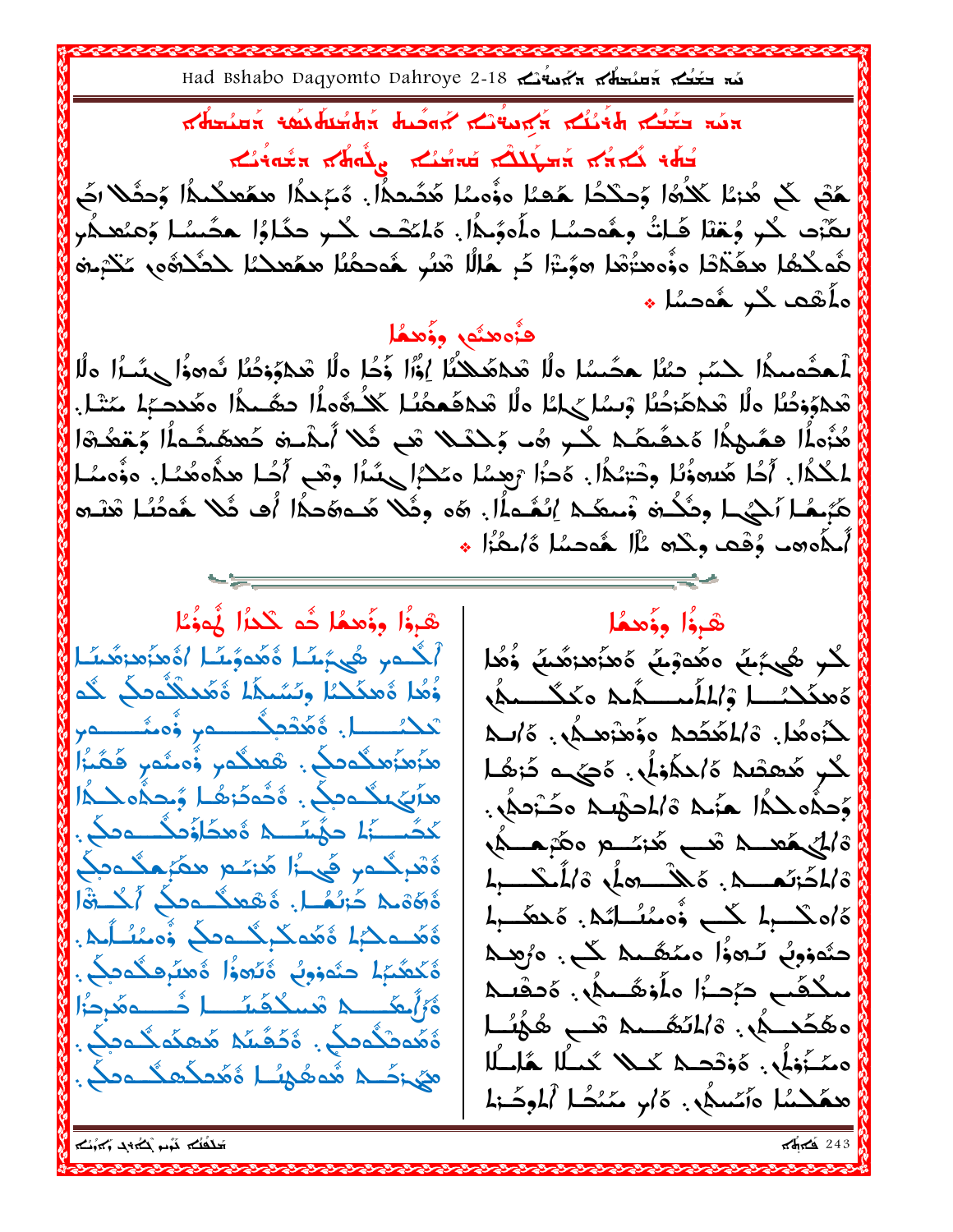Had Bshabo Daqyomto Dahroye 2-18 المُسْتَمَّة بِمَعْتُكُمْ بِمَا Had Bshabo Daqyomto Dahroye 2-18 وَّؤَمَنَّكُمْ كَلِيْكُمْ كَمِلًا خَنَّفُتِي وَْمِنْهَكْشَار لِكْسِيمْ وُسُلْ مِمَّزْكِيْنِ. وْالمَسْكَعِيمْ ةُهْرَسْتُنْدْدَهُمْ . فُسْمَوْ مَيْسَا هُرِئْسُمْ ۖ حصَّــمط مَعُلُم هَاصَّــمعُ) . هُ/لملوَّـســط أَب مُــــەكـكــه گـــــەشقـــم مكرمًكـــــــــــــم. ِّكْتُمِ تَتَ**هُ**ٰهُ! مَمَّـزُوْلُمْ. ةَالْمَّقَسِـٰهُ أَبِ ةَ مِسْحِمًا لَيْصَا سَبُ ۖ وَ مِسَرَفَكُ وَ بِكُمْ وَ عَلَيْهِ مِنْ |مَذَٰنِمَا حَمَّنَىٰا كَــلا فَــفَـبِ مِلْمُعِــمَٰىٰ. ةُممَّمَكُمْ دُومِمَّا هَمُعُمَّا وَمِمَّرْضًا أهلئتمر تتنكّبر ةكلحقّمر طائعت ةُهْزَيْدُهِكُمْ : ةَهُشَدْ شُومِمًا هُزُمُمَا كُتَ وَاسْتُوفُوهُ أَمْ دَهَــمِهُمْ . هَيْتَعَبَّدُ مَسْلًا يُهلادُه كَلا فُبِعُم وَهُدهِكُونُدُونَكُمْ . هَهــرُوْٓا هُ/لمَكْــد مَحكَــلًا وثَوْصَـل معْدْلِهُـــهِ ﴾ تَصَكّْبُومِ ةَمَكَّمَكُـــمْرِ ەكتىم ومُىما مْمِلْكُمْ وْالماھُىعىد يُ تَمْكُرُهُ وَحَذَّتْكُمْ فَاتَّحَدُهُكُ حَصَدًى بِ حِيْبِ هَدْ:ُ إِنَّهُ مَشْمَعُ بِهِ هَدَهُ حَسَّلَ ةُ لِحْمِكُــمِ مِّــأَا ةُمْــ;ذُا ةُمِحْكَكَــه أَلْمَنْكَحِكَ. وَكُوْهِنَا ݣَالْكُمْكُنْ وَكَفْسٍ دُّـــوكُىُلا وَثَّةتْـــا ةُمْعَرْوْكُـــوكِي. لأوهُــا أَهْمَــدُو. وهَعْكَــمِدْ كَبِ ةَ هَــمةَ لِمَــتَهِ مَ هُمَــهَــم حَ ــة م |دَّەمْسَر ھَڊُمْل ەھَوَّفِلُ). ھَے لَـْـفَـٰلِس وُّەھَـــەۈُل ەُھُنْسگـــەمكى. ەُجىھُەجسُـــا مىڭگە ھُڭىي اُە ھُزْمًا. ھَي ھُڪْمَ هَلَعَكِم هُـءَا مَحْكَمكُـءِحِكَم أَحْشَـء وِنَـٰدَوۡا لَكَـٰبِ أَن لَهُكَـٰا. هَٰـٰٓ هُعَكَـٰت لْكَمْلَاءُ مُعَكَّمُكُمْلَ . مَثَقَدُوكُمْ ﴿ وَنَعۡصَنُنَّـ رَأَهُ مَعۡعَـَنُنَـا ۚ. مَٓن مَّنَــٰٓ فَنُـَـٰٓ وَّبَر دُوزُومُكُمْ الْمُرْجُدَةُ وَوَارْدُكُمْ مَحْمَوْكُمْ وَبِمَحْمُدٍ أَه مُنْزَا مُتَوَٰهَٰاً. أَمِنًا هُمَمَٰاً ھَعنگــەنگی. مَّــل دُلھُــُ; مَّـٰہُــٰ: مَّانَّــٰ هَــوَا كُــرٍ أَه لِمُسَـرًا. أَسُـل كَـمُنُـل طُّكْلُه أُهُٰ;ۦُمْ كُلُّكُمْ هُوَ وَهُوَوُهِ كُلُّمَ ۖ أَتْعَكّْكُمْ أَهْ هِيَّـٰمُ}. أَمْلًا هُدِكْمًا تَرِكْسُو أَيُّدًا. هُم تُعْبَرْ وْهِمْتُسْكُمْ أُهْمُتْسَا. أَه مِنَكْسًا. مْسِيْلًا مِنْشَــ; مْسِ ثَلَا هَلِ شَمْكُلُ سُبُّلًا وْهَفَكُلْعَكُمْ وْهُدًا <mark>ا</mark> سَكْعُبُ . لمُحسُر سكْفَبِ دَهُـا وَهُتَوْمًا!. أَمِلًا قَاهُا هُدَوْكُمْ أُهْكَيِحًا. أَمَّا كَمُنَا هَبِيْدَا أُهِيَبُ}. أَمَّا فَـْ1ُ99 اشْمَاً وَلِحْسِمُرِ. أَهُــا حِمْهِكِــأَمُّا حِبُوَّحَكُم ۖ أُهكَنْمَا. أو هَثَّلا ٱنْعَمَّ وَلَٰ وِنْݣَرِلُرِ. غَەوْوِيُ نُـْھِوْا وُھــٰمَـٰ ـُـُــٰرِ. هُــوَهُ/نَا. وَدَرْهُـــا تَبْـهُــا وْلِحْبَلْــورِ حَدَّرْا حِفَتُها وِحِلْوجَنْسَا رَمَحْلَسُو أَحْكُــورِ هُوَجِسًا وَيَسْكُفِّسًا. أَهْــأَ هَٰٓۮۿؙڡڕ. ڗؙۘٮٮڠا ۥؚۑؙۥؚٛ۫؈ۭ ۮڞٛۮ؋ؙٮٮؙٳ حِدُّه كَدًا ۖ وِهُدَكَرِلَّا كُدرٍ ﴾ شَوْوِبُ ۖ وَُنُرُهُواْ سكفَى عَقْلُ وَيُرْا وَهِكُكُمْ كَبْلا ومُعضَلْكُمرِ. أَحَمَٰتْزَا حُمَّمِي وَخُلُّصَحَّصَا أَقَّعِ. اهَّعْا وسْعَرُا وهُدُو هُوَكُلُّكِي. مۇمكلىك ۋەمكككىگەن. أَوَمْمَكْرُون كُنُوبِ وَالْمُسْلَمُ الْمَحْمَلِ وَمُوسَلِمٍ مَعْلَمَ تَعْلَى الْمَعْرِضَ جَعْمَلاَمِ كُمْتْقُعْ مْسْكُفَىنَا. مَقْا

بَكْمُ الْمُوْمِ بِهِمْ بَعْدَ الْمُوْمَ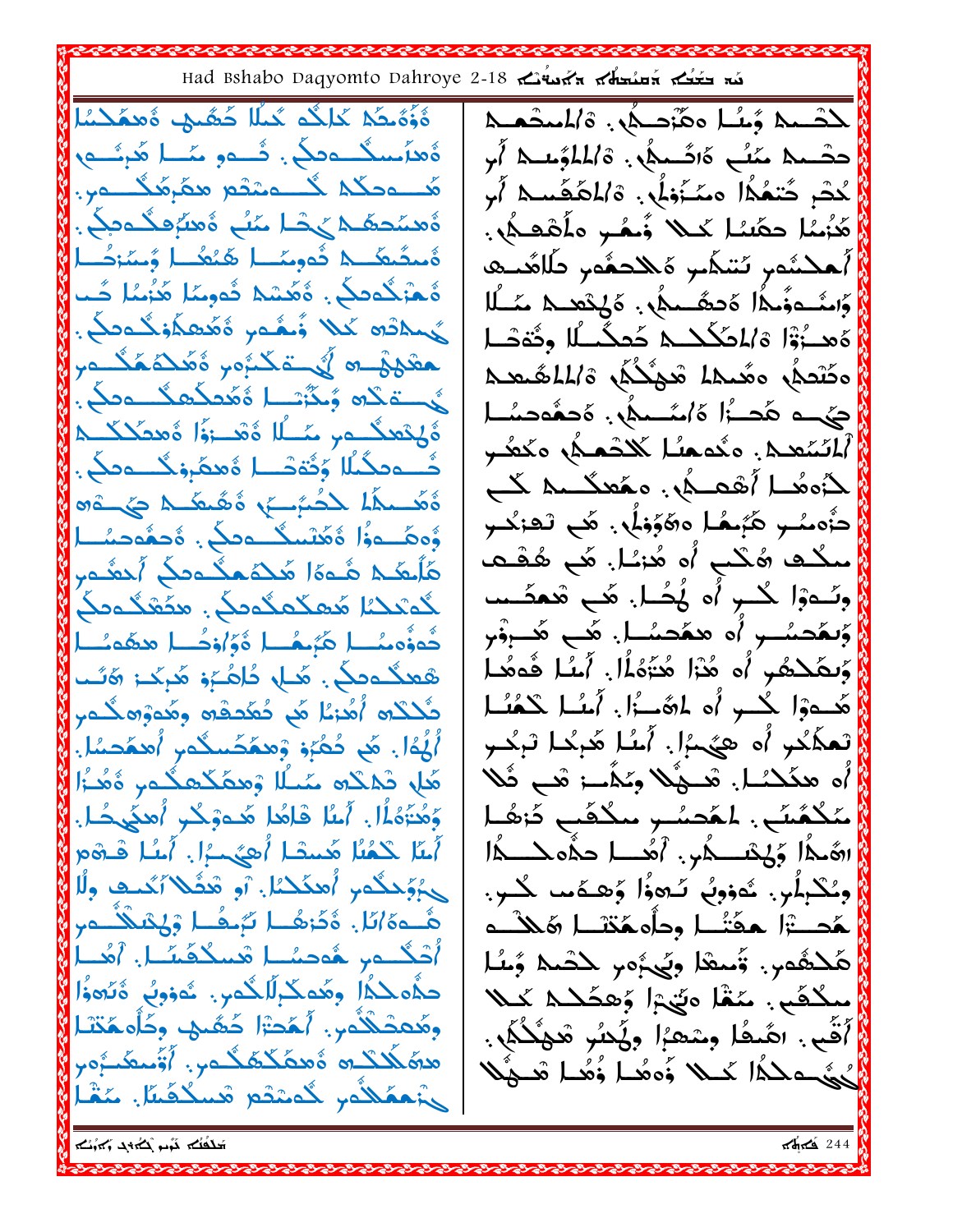Had Bshabo Daqyomto Dahroye 2-18 مَسْتَمَّة بَرْسُهُمْ بَيْنَ بِمَاسَمَة بَيْنَ بِمَاسَمَة بَيْنَ بِ

ى قُامَ وَمِدَ مِعْنَا وَمِدَ اللَّهِ مِنْ اللَّهِ اللَّهُ مِنْ اللَّهِ مِنْ اللَّهِ مِنْ اللَّهِ مِنْ ةُرِجْحُا وُخَّتَه لِمْكُمْرِ مْسَكْفَسًا. كلكم تمحنا وُجُهُكُم كَلَّا مَحْكَمَ لِلْحُبُّوصَلِّكَمَّنِ لِمَ هُوَ وُوصَّوزًا سَبِمًّا تَسْتَخَلَفَ أَهْتَهَا وَهُيْتَ حَقَقُواْوِرِ. أَهْلَاتْنَا هَرَّتْهَا وَحَرِيَّكُمْ سْـهُوّْرَه هِيَعَـٰزَوْهِ لكوكَــوَوُمُومِنِ. ٱلْمَكْتَنَــــوْ۞ ووَّ۞مَكَـــب كَرْوْهُنْمَا حْكَمْْدَاْبِ. وُحْمَمَا حْكَمْدَاْبِ وُٱلَّٰٓبِ ۚ قَسِيكُمِّيَّا ۚ ٱلۡرُّبَّٰٰٓٓ ۚ وَ مِكْتِسًا جَبَّنَا كَعِنْقُال. ةَأَنْضُلْهُ شُدْوَوُفُكُلُّوه ومُحَكْشًا هُدِءُوبٍ. وُهِجُدًا وُهُوُتُوهَا وَهُوا حَبَّدْا فَيَحْدُا وَكَمَّتْوَا فَسَعْدُا وَٱنْقُا مععَّنكل أهُزئه وَأَمِيدًا أُوجِدُا يَحِكْبِيًا أَعْوَدُا وَمَعْسَدَهُ لَا أَحْمَدَا لِحَيْدَمَنَا. مْسِكْفِ أَحْقُدُا هَوَلًا مْسِكْفِ أَهَمْدُاْ هَٰكُمْا مُعَجُّا شَسْكُفَ أَكْتَفَعُمُّا جُشَبِيَّةِا قسك أَسْ الْأَمْلَ هُ مَكْتَا. قَسَلَتْ طُكْتُ أَهُــْزَوِهُ أَا هَزَيْسُـهِ أَا. هُسَكَـف أَحْتمُكُمْ لِمُسْتُمُلُ قَسْلَاتِ أَيْلَاجُكُ مَّةهكُما. مْسْكُدْ ةْفْكُمْا هُوْحِفُنَا. قسكت ةُهُوشُوز مِكُوبًا. قسكت أَحَكَمَا هُمكْهَا. أَجَوْدًا وهُهمَّسَّدُم الْمَصِيْدا مَحْدِرًا وَكَامَوَنِكَا كَعَرَضِيَّدَا ا هدەُووْمَىْگەر ئېيشىشۇەلل ۋەدەھللىنگەر حَكَمُكُماً . ومُكْتَمَنَا كَسَنْهِ الْمَمالُ لَّدْمَدْهُمْكُمْ وَمَعَّسُكُ، مُكْتَحَمُّدَ جُلَّا وُمَزَوُّمِثُما الصَّهُمَشُما مُرْمِرٍ أَمْعَكَمَسْدًا. وُەككىزُەر ەُۋەۋەسلىزُەر ەُكْبُىغا ھُھاھ

ِ هُوهُمٌ هَدُا سُبِلًا وَحِنَيْكَ حَكْمَةٍ. |هُبْتِهْـا وْالْمُنْعَــْ خَمْعَــدُبِ. هَٰلَاتْـا هَّتِمْا وُحِسْهُوَّمُوْهِ مَكَّزِهِ كَكَحَزُنٍ. لَمْحَمَّنَــــُرُاْ وَٰذِهْلِــــــ حَضَعْكُنُهُـــــ لكَـــكَانِزِ. ــأەت بَزُنْــــــەئر مىڭگىـــــح لمُوصَّكُمُ! وَحِكْتِسْهَا شَــْبِهِ كَعْفَصًا. ەُىكَتْا خَزْوُمِفُمارەُوم وقىي كَعْدَا حَمَّىزًا . فُــوهُـڢ وَوُهُتــوهُ٩ وهُــوْوَا حَبُّـضًـا الْمُنَاهِ الْمَشْتَ الْمَسْتَمَرَّا بِمَثْلُهَ مِنْ الْمَسْتَمَرَّةِ مِنْ الْمَسْتَمَرَّةِ مِنْ الْ لِيَعْتَبَا. أَبِي هُٰذَا أَفَ مِنْ هُوَا دُبْنَهِ لَ |قُتُب حَبْ كَهِـُّوْا هُنْا وَحْقَقْنَا أَيْضًا وَلمَسْكُفْ هَكْسُلَائِهِ حَدُلًا). سَكْتُ عُقُــدًا مَــْتَوْمُلُل. مىڭـــف هَقـــيْدًا وِكْتِكْدًا. سِكْف كَتْقِصُدًا فِمَّتِهُدًا. مىڭىگ قىساڭما دەتكىدا. مىڭىگ ثَلاةمے هُــْزوەُلُمْ هرَّتْمُــدُّا. مىڭــف حَّتهُــــهُ الْحُـــُـــهُ ا. مـكــــك لِمَّتحُـــهُ ا مَّدَة مِكْمًا. مِكْتَ دُمِمُبُّا هُوَجِعُبًا مىڭىگ تىرڭئىل ئىسەوۋُئل. مىڭىگ هُولِئُي\ هُوكُهُا. أَيضُا وتُهْبِ كُب هُدَمَنْــا مَــْـرِاُ 1هُ.وُـدُا كَــْمَىْــْــدَاْ ەسسەۋۇر كېڭىسۇەلما . ەنەكلىسىز كَمْثَىكُماً. وتَعْمَدْا لِكْسَنَاْ لِمُحَمَّا هُكْعَكْشُدا وهُسُدا. مكْعِنْعْدَدْا وَٱوۡتَفۡــدَاۢا حَجۡتَــداُرٖ مَعۡتَــدَاۢا. |ەوۡ)ھُــــــەرِ ەُووۡوەممُــــرٖ ھَبُعۡـــا ھُـھَـــا  $\bullet$  وَحَثَكَاثَ  $\bullet$ 

بَعْلَمُهُمْ لِمُوْمِ بِمَاءَ بِمَاءَ الْمُسْتَمَرَّةَ بِمَاءَ الْمُؤْمَنَةِ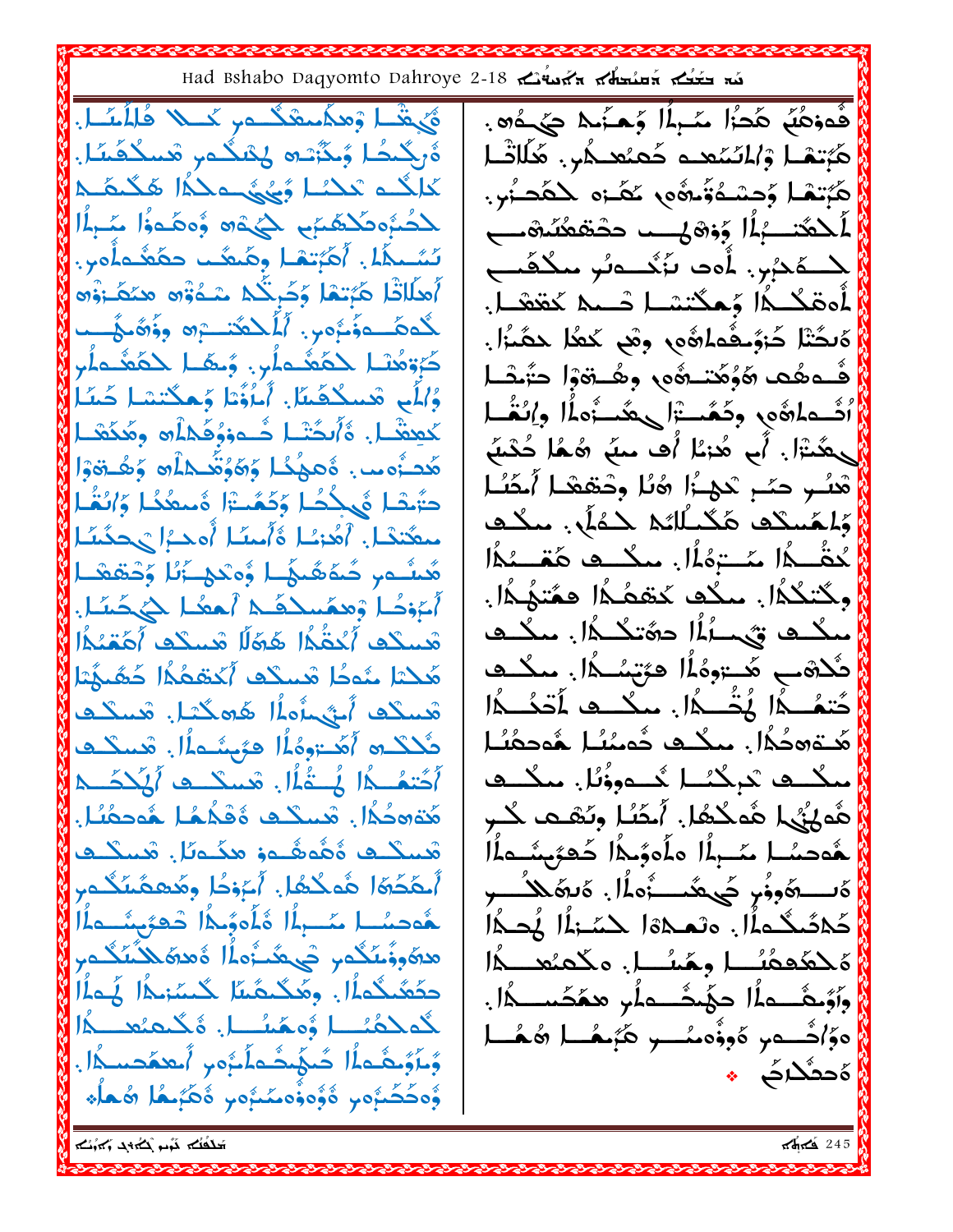Had Bshabo Daqyomto Dahroye 2-18 محتفظة المستحدثة المتفقح بمن

قَىزمُرا مىسِّمىْلُا وهُكُومِب مُتمْلَ ة/السِّيد دُه . ممَّداًا دُه أَالْحَكَمِلا : هَ مَعْمِلا . وُهُنْمَا دُهِ أَهْلَمْنَعُمْ وَهُتَمَّا هَدُنْوَا دُهِ ٱلْمُتَبَعِدِ. أَبْنَ هُدَبَ هُمُنَا هَدْكُنه لْحَقّْبَاهُا هُنُا وُحْدُبُنَا هُنَا شَدْهَنَّاتَ لَكُنَّ مَعْضٌ دُهِ خَسُلَ مُعَكِّفًا لِلْعَنَّكِيمُنّ مِنْعَصًا ةَ/مَثَمَلًا كَجِبْرُوُبٍ. أَيضُلَّا وِلَمْقَـٰهَبِ حَدَّدِهُ حَقَّدَهُمْ وَيُتَجْسِرُهُ مَلَاضُمِرِ ەڭمىلا

## مْدَاْمُا

۞ەۡڡ ﻫُﻨِﻨًﺎ ؉ۡڵُﻫَا وُ̈ٮِﻜُ ﻫُﻦَ ﻳَﻌُﻤَﺪ ﻫَﻌَﺴُﻨًﺎ ﻫَﻌَـَّﻤُﻨًﺎ ﻣَﺤَﺪُّﺎ ﺳَﺪُّﻌَﺐِ ܠَﻨُﺪُّﻮُﺑِ وِﻟْ نَهفَو أَفَتَهم هَبٍّ. أَلَّا أَوْتَى كَم أُوبُـو هَـععَـٰه حَـفُـلًا وِحُدَّمُلًا هَـُــه رِكَـتُهَلّ ة/لمَّدُّل حكَاتَـمفُكِّ هَـمُـمُّـم منّةكُـب منّفُط سهُرَّةً و مَكْتَبَــ مَكْتَــُـمِـب للصَّـزمُــا هُنُا وِهَّزَحَبِّ حَذَّاوُا هِحَسْنَا وَعِنْعِجُمٍ هُنَّهٍ ﴾

كُملًا وَوَا

أَهْزَا هُزم هَسُر حَدَّبِلًا وُحكْرٍ حَبَّىهِدًا. هَـمحْتَفُر حثَكَاثَ شَدْكَتْتُنَدَّا هَنَهُـ: عَكْثِرت حسِّىلًا وَرِيكُنصُرِ وَقَلًّا هَنْتُهُوْهُ وَأُودُفَ بَعَقُوهُ . هُنُوْ يُقْتَضُوهُ وَهُدَى وَهُدَن وهُكُنو كْحِنْتْرِحُتْمِتْ هِزْشِيتْ ةَهِدُّه; حُزَّەتُما وِتْعَمّْكُمُج حَكْمَة ةَهكُمْ هَينُا ةَهكْتُما ەمئەكْل كَھَٰىنُل. وِلَمَوْل كُن هُذِ مَالْقُومِ \*

## فأوهثه وزقوا

أَحدُّمبدًا كَمْكَبِمُثَمَلًا هِيُسِيلًا وِلًا شَمْكُوبًا ۚ هَي وُوُّهجًا. كَبِيبًا كَلُبُوهَا الْمُتَصَدُّا وِلًا مْحَوَّدِهُا مْعِ سَحَّتْهَا خَدَجُدًا هِتُوْمَا هَبَّتْهَا وِذُهُعٍ هِجِ عَبْجَدًا وَجَبِّ إِنْهَا. آنكنا هذُّه هُنا واُلكَ كُلُّهُم، هَاوَنَا هَذَكَرِكْنَا هِ هَدَيَّ هُنَا هُمْ أَلْدُهَاهِ. هُزِيَا هِزَيهُا وَهكْم ـْمَعَمَّا هَاوْكُا هُي أَحْشُومِهُ، وَكُلُّه هُدَامُمُنَكُل كُكْشُووُوهِ- هَيْجِلًا هُي تَكْتَبَلُ هِ أَسْلَاءًا وَكَذِا عَعَْسُو . هَٰلَاتْنَا هَ حَنْنَهُا هَوَجِّ وْسِلْحُا وِكْلَا ﴾

محبوبا المستقا المراكب المحتور المحترك المستحر المستقر المستقر المستقر المستحر المستحر المستحر المستحر المستحر

هْبِوًّا وَرُقِيًّا هُمْ كَلّْدًا هُوَوُّمُا } **TEGEN TEND** همَّسُا ݣَلَاهُا وُحَكَّى هُو وكُعرَجُزْتُماًا همْسُــــا ةُأَحْدَّمَـــــــَى هَءُا وكُـــــب هَزَحَٰنُهَ أَخُومٍ أَحْفَظَهُنَّكُمُّا ۖ أُحَزَّمَنَا ۚ هَٰهُ ا وًىكْبْ فُتُوهُــداً كُدووَّـنَّى ۞و وقْعَــوْبْلا وَلِحْمَٰ وُهَ الْلَّهُنَىٰ شُهْفَتُنَىٰ ۚ وَٱلْحُلُّفَ فُومَٰنُا وُٹِ حمَٰرِکٖ سَکْمُا نُعجَّسَٗ . تُهُوهُا هُدَّينًا وُجُمَّ هُدَّوَمٍ هُدَهَدُوهُنَّا ەَحسَمُـــا وُلگــــو شمكَحەوُلَــــــ

تشاوتهم للإفتار بمابة يتخلفك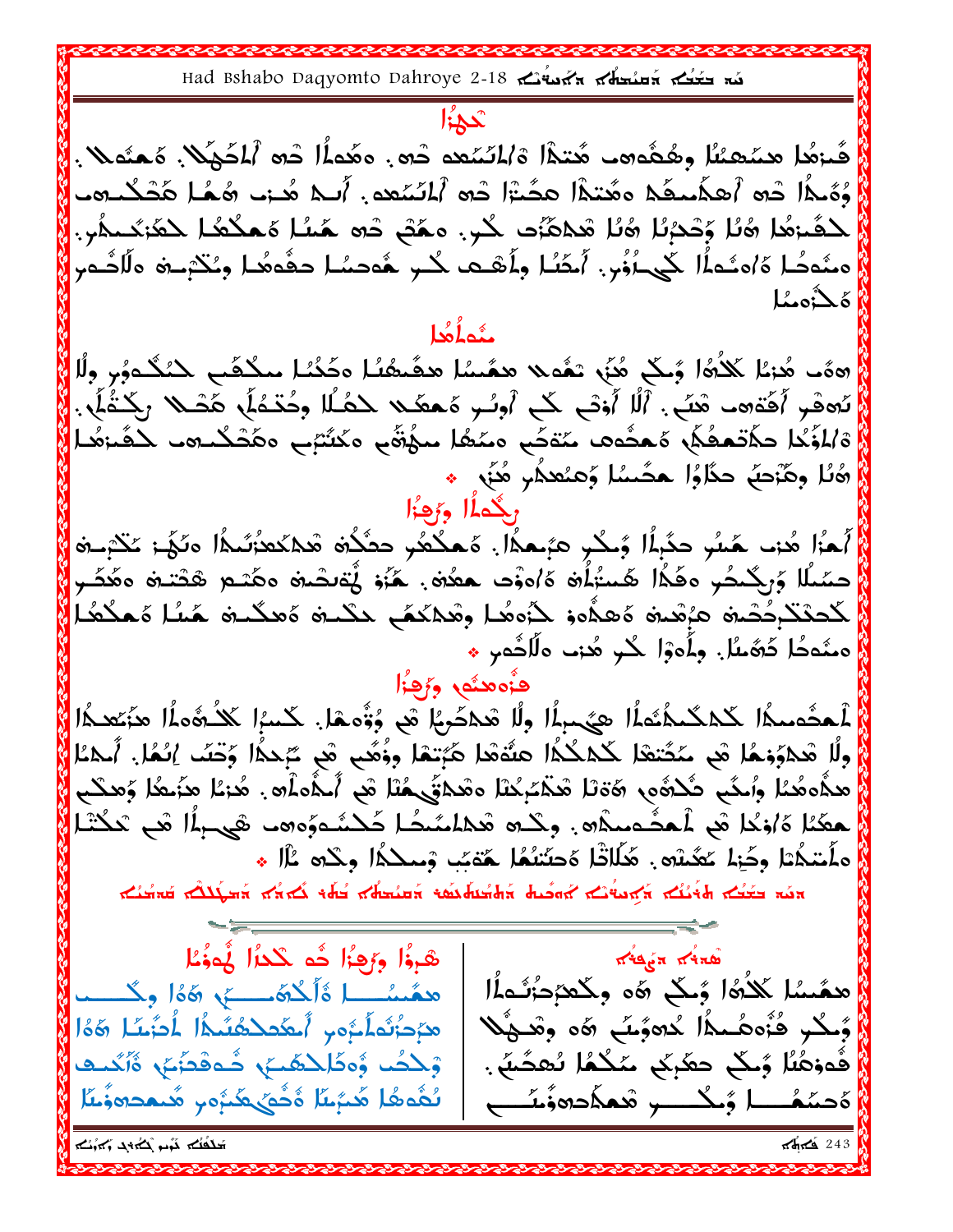Had Bshabo Daqyomto Dahroye 2-18 مَنْ يَوْمُوْ الْمَسْتَمْلِيْنَ بِمَامَا Had Bshabo Daqyomto Dahroye 2-18

ةُهْتَمَنُّتَسَلَّ. ةُشْمَنُهْدَ أَسْبُومِ وَثَمَّسُل محكَّما أردوُا مْدْوُجُتِيَا وْمُحَكَّمَيْهِ ا ٱمۡکَا وَلَا مُعَكَبۡمَا هُدَٰهُـمَكَمَٰٓءُو ۖ منكثار ومُبأوجا لمُتعمَّنا مُعْبِنَباً ةُمَّدَحُمِعَنَّىلَ ۚ ةُحُدَثُووْهِنَّىزُومٍ ۚ وَهُدَّعَعَّىنَا وْەككىبۇەر لمەْنْسَل ەْمْرَمْنَسَل ەْكْس هَكَمَكُــرُومِ وَلَمُوْلُو طُلْكَمَـٰلَ. كَـُـا وْكَـا ةَكَعُدَ هُدَسَةٍ ذَلاهِ اللَّهُ فَهُدَاءٌ وَلا تَحْدَدُ مِنْ اللَّهِ مِنْ دَانُماْ الْمَصْدَةِ بِهِ الْمَسْرِينَ مِنْ الْمِثَانَةِ مِنْ الْمَسْلَمَةِ مِنْ الْمَسْلَمَةِ مِنْ هَدَيَّ سَكْمٍ أَهْلُدًا أَكْدُوا لَا دْهِـذَا أَكُمْ دُوسُوهُا ذُكُلُّ وِلْأَكُفَنَّ بَنَّا كُسَّمَّتّْرُوبِ أَهْكَمْتَوْا وُءَمَّدَهُمْ أُخُومٍ. لُلْمُؤْهِ صَنْتُنَا أَو تْكُوُّه كَاهَْتْمْ شُمْعَقُسًا أَضُمْرٍ. أَمْلًا مُبِكْسًا فَهِجُا وِلًا أَكْدَّا. ةَلَّافَهِجُوا وِلًا مُحدُّوحِكُمْلِ. وُلُاحُصَّىًا هُوجِسًا حَسَّا ةَسَعِزًا لِكُوسْرْنَا. وْالْقَعِعْبَنَا وْمِكْتِف فَيْ الْمُصْلَافِ تَاسَّــداً أَسْلَكْرُهُ مِلْا صْـدَوْ مْحَمْسًا وْحْتَسًا بِكُتْمَ هُزْكُمْ وْدُمْسَا هَبْسُا أَحك ه شُمو وكُفْ: ةَقْزِكْتُه تَعَوَّمَوْ وَذَهَبَكَ كَنَهُا. لْأَصْلُبِ كَب أَلْحُدُّهِ لَهُ مِنْ اللَّهُ مَنْ اللَّهُ مَنْ اللَّهُ وَشَدُّو هَٰالًٰٮ ةَخُوَجُي ٱ ۖ كُتوْلَ هَٰمَٰۃِهَا ۚ. لَٰا حُـب فَهَدَٰاْ خُمِعْقَلًا فَهِذَا 18ْ3ْ 10ْ9ْ. ثُـُّمُو مدهَّمهُم هُدُهُوتُو ومُزمَّعَتُوها هُمَدـلًا ذَأَسكَـــت ولَّا تَحَفَّـــوأَا. لَّاهْسَكُفُـــا همّسكُــْكَ شُــَومٌ لَيُحَسَّمَاْ وَهِكَعِنْقَــْ وَ هَمَّتِهُـــره . ةَلَّاحِمَّــلَّا ةَجَاعَـّـا أَلَمَّــ كُــم ككرا ثُموُّه هُعزُمْوه وشَكْتْلْ ةَهُسَرْهُمْ

ەڭرېڭىمى مَنْا ھُيْئِتَى ەَھتقنَّىتَى. ەكھئىدگىر ھُلككا لَمَاهُوَّا مُبَْتَى مَوْمَٱتَى دً لًا مْدْفَحْيَىمُ هَحشُـْحْمُر منَكْسًا |وقىي أَوْكُمْ كَلْعَقْتُمْ مُبُنَّى وَوُخَيْفَى. |ةحطّماحُر وثَب عَعَب أَحُـمر لِمُعنَنَب ەقىدۇھنىئى كىنىسللىدى لۇنئىسىدا محَكْتَبَ. ٥ وحُـ ٥ كَكُفُـا وَاقِي ا َ كَهُنْدَمَارِ حَدَّانُـٰهِ أَا هَكُمْؤُسْوَٰى اللَّهُ هُـزَى اللَّهَ أَأَسِكَ. هَكُمْ هُوْا هُكُمْ هُمْ كُلّْسٍ أَهْ |مَكَكُمُا كَلَاهُا لَا لْمَحْقَو هَي حِنْـومِ وَّحُـل وِلًا حَفَنِّ حَمَّقًا عَمَّنْٓا وَاصَّفُواُو. كُو أَيْبِ: اوْبِ حِنْنًا أَه الْوَاْبِ هَٰذَكَرُتَهُاْ! هْنَبِ ثُو. وَلَا مُبْكَنَى فَيِيءُ! وِلَا كَلَّـٰهُ!. وَأَه لَّا فَيْ الْمُ الْهُ حِذْهِكُمَا. وَلَا ءُوحَّسَ لمَعْتَــهُلُمْ حَمَّـــمٍ وهُــتَّذُا لَّاِحِــزُّنَا. وَلَا لمعريٌّ وَبِمِلْحِيَا ﴾ [السرط المرغمون] وَمَنْعاً ﴾ [المسمرة: 1] من المرغم في منه المرغم في أمر الم تْــ ۞ كَلْـ ۞ه هُلْمْ هُــدُهِ هُدْمُــا وَحْمَنُــا أَهَّيْتُلِلًا هُزَا حكَّده فُوسُا وِهُوهُا إْلَٰہٖ وَحقَۃ ۃَ/هُد نُعِجْعۃ ذَعَبْدًا كَبِجًا. ەڭــە خَنَــامِه خَلَـكْــەْهْلُم لُهِ وْلَهَـــز أُؤُسُّوها هُوشَــدا هَٰذَالَــا وَخَوَّنَــهِي كُتَـهْـأَــ ەھَىىتقىل. مڭد ئىڭمال وۋەھئىل فَيْ أَنْ هَٰذَا هِ مَا أَمْ أَافْ هِ دَهْـدَهِ وهُزمَّمَتَـــمِ هَمــزُا مُيْـــمِعْرُبُا. مكّــم أَهْمِكُمِيكُفُّمَ أَيْهِكُمِيكُمْ أَبِنَ يُحَشَّمَلُهِ وُ*اُو*يُوطًا هِمَّتْمُا. وكُو أَبِر وَحَصَّكُو*نً*ا } |لمَعْيَدُا حَدٍّ: 116 حَكَثَرُا أَبِي هُنشَه أَا أَهُوالْكُنفُناهُنَا مِنْ اللَّهُ مُفْتَحِيِّ مِنْكُمْ مِنْكُمْ مِنْكُمْ مِنْكُمْ مِنْكُمْ مِنْكُمْ

حَدُبُهُمْ بَعْدِ إِسْمَاءِ مِنْ الْمُعْلَمِينَ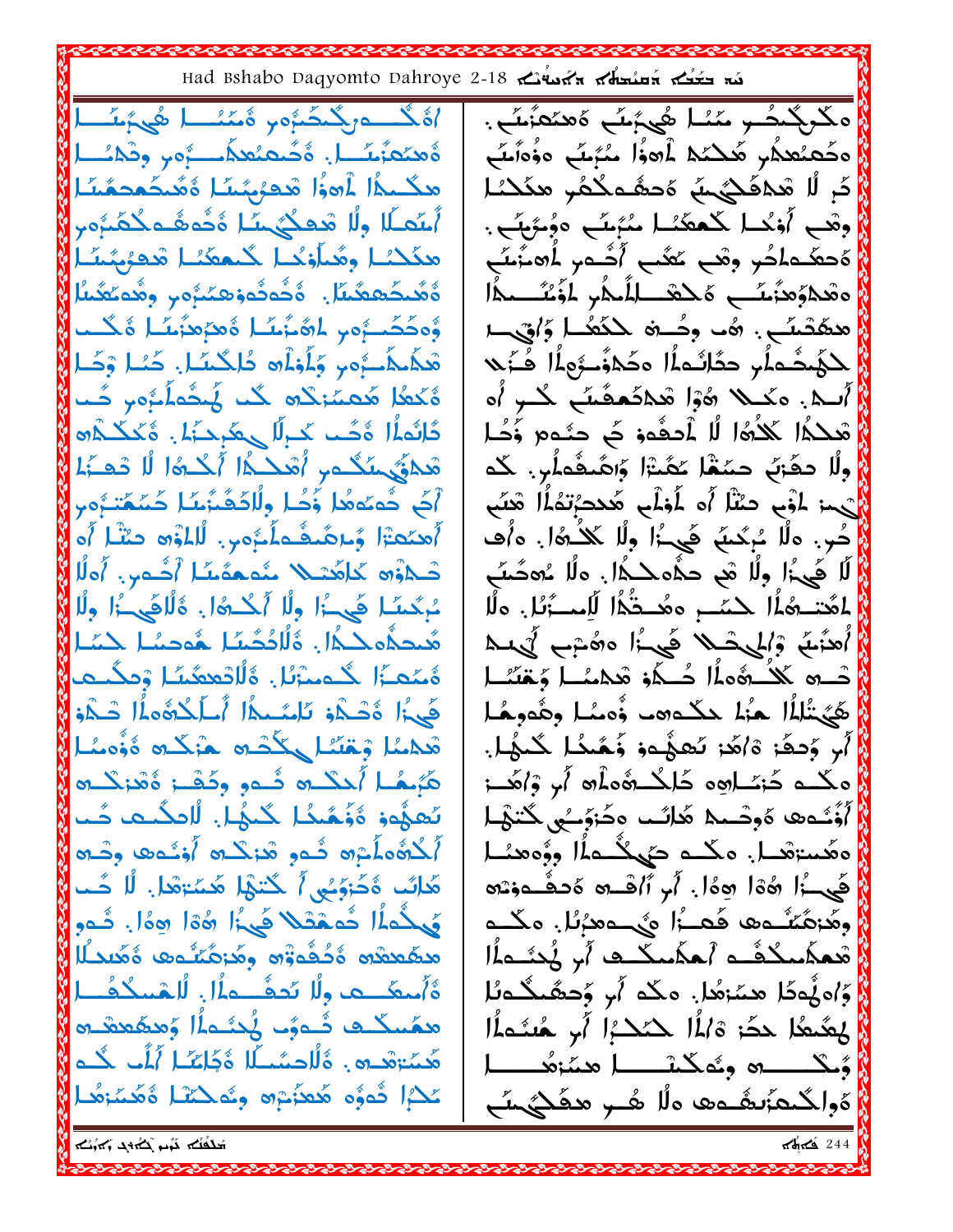Had Bshabo Daqyomto Dahroye 2-18 مَشْتَهَ بَيْنَ الْمُسْتَقْتَة بَعْضَة بَاسَة بَيْنَ الْمُسَاوَّة ا

ةُوكْتْتَرْتَقْتْتْ وْلْلْتَكْتْتْلْ تْتْقْكْيْتْلْ كَـــكوْرَه لَّاهُ! وكَـٰهُـــا كَـُبِيُـــا. ةُلَّا أَهْهَٰنَا مِمَّا هُدِيْ أَو إِسْتَرْنَا لَا. وَلَا هُدوُمَا كُلُّه اوْه أُدَّبَ مَّا إِيُّهَ وَمَّا وَمَّا ضُمُا ثُـهو وقُزِيْـهِ ةَكْلَهُا أَوْيُـهِ ۖ وهَاهُمْ خُمْسْتُمْ وهُكُمْمَكُمْ. ةُلَّا مَّجْ أَسْعَكَــرَه مَحْكَمُ أَيْمِــْرْنَا لَا. وَلَا شُــوم هْزْوْهِ أَحْيَتِهَا مَنْ وَ وَحُرْبُهُا هَنَدْهَا كَكُمْ هَيْشُمْ وَلَا كَلَا وَا. أَسْتَمْ وَالْمُ هُدوٌ مَكْلاهِ لَلْكُلُّهُ أَوْ وَالْمُعَكُّلِهِ فَيْ أَ مُحدُّوحِكُمُ الْمُرْجَعِيمُ الْحَرْسُمِ وَكَلِّمَاتِ هِمَّزُدِهُ الْمُؤْوَىٰ) لِمَدْهُمَانَ الْكُرْمَانَ لمَلَّا كُنْدُهُ شُمْحُمَاً. هُنْدُ هُوهَنَدُوْاً أَبْ تَعَــَلَا أَسْدُمْــــرَةَ أَيُخَمْـَــل وُوصَّــووُّلَ لَل هِهُنگَسَا شَبْعَةٍ وَتُقْسِمَا هُوَدَّرْهُنَا وُب دِمُوكُولُمْ وَٰأَهُمْ لَهُ الْمُؤْكَّرِهِ بِكَلِكَمُ وَ أسلّا كُحدُّه حِدًا حُجْهَ أَكْوَا هُدَأَسًا. ةَ كَتْتَوَمَعْتُمْ أَالْمَاهِ الْحَكْتَبَانِ وَقُوْمَ مُنُوصًا وهَعَلِكُم أَأَحُــٰٓقُلًا هَٰٓتِـقَـا لُلْعَبِـكَينَـا. ةَكْدرِكْبْدًا وَحَرْبُهُا لُاهُيمَ بَنَا ٱلْلَهَ لَكُلَّهِ گەرگىدُا مَمْا وَاكْدُا. ھَءُا وَمَيْھَـم ةُرِجَّد ةُهمَّز ةُهَّدَم حَدَكُمَّا عَامَّدًا. هَيْدِ حِمْوَصُدا وُأَضُواْ وُهُوْمِنْدُ وَ أَحمْــه لُلوُم ةَلَّانَـٰٓتَــْــْ وَهُ حَكْــهِ أَنَّــٰاتْلَ ةَاوۡتِمۡا ةَٱٱۡحَٰقَٰلًا وَحِلَّهِ حُكۡتَمَا ۚ. ةَٱحۡدَ دُهُـــــدُ00) وقدَدَيْـــا تَزْمَٰـــا وُإِلَمْا ةُوهَٰدِكُنْفُرُه شَأْتَبْلُرُه وُوَحَسِمًا. ةُهَّتُم وَّلًا مِبْرِيْكُمْ مِبْوَٰا خَنَعْتَكَا وُهُدِيْهِمَا وُجَارٍ. كْلَمْحَارْ خُعُبِيَّحْفُ أُمْحَمُعِيْهِ ۚ وَٱلْجَهْدَمَاتِ

كُلُّهِ كَلُّمْهُم لَحْدَهُ لَا شَدْفَكَهْمَا. وَلَا ةُ/هِنَمَبِ وِمَبِ ٱلْمَكْمِ ةَإِمِيَّتُهُ لَا. هِلَّا هُدوْسٌ كُلُهَ لَمْهِ أَسْلَيْنَا سُرِ لُمِحًا مِسْرِ حَْىهُا أَبِ وْاهَٰا كُنهُا أَفُتُوه وِهُــٰمِ كَهِدَاؤٍ وَّمِنُـا وِهُـدَا هِوْا كَـــهِ. وَلَا مَنْهِ عْلَمِ مَكْحُلَ هَامِيُّنَا لَّا. مَكَّم أَبِرٍ وُاهِنَّى أَسْرَمِهُمْ هَتَفَكْمًا وِحَرْمُهَا أَلْمَلْكُب 160 حَمَّىقًا مَكَّدَ كَلاَّهَا. سَبَّ وَبَّ هُدَوْسَ كَهُ لَلْكُمُّا مُه مُحْصَّف كُمْ فَيْ أَشْي |حذَّہ كــدًا هَبُـمـدًا هَـٰ:ـَـم لًا منهًــد حَدُّه وَاللَّهُ مَنْ الْمَسْرَةُ السَّلَامُ الْمَحْدَمِ كَاهُبِعًا. وهُم هُدٍ هَجَةًا كَلِ مِلاَّهْل ەھَّدْا وهَٰد،ۢا لَّا ھڔٞىھُب أَبِ وَىصَّـٰ ۖ |قب دَٰزِهُــا هَتَــدُّهِ لَا وۡ{قَــهِ ۖ لَا ـَــدُٰٓا . تَعَــوْلًا 7ُوٓا سَبَ كُــة كَـَدَّه كَــدَّا ىْكْسَرْلْمْ كْلُسْرْهَا هُدْرَْسَبْ . هَكْسْرَهُوْا هَ حَفَّــُــماُ | هُـحْـعَـُــَــَــِ . هُنَـــِ طَــنُـمَعُـــا وهُعه لَمْ أَحُقُهُ الصَّبِّصْلِ لَا هِمَّنْسَى. ەڭجېڭىدا ودَسُعًا لَّا ھُي َئِنَّ ٱلَّا كَلَّهَ كْمِكْتْخَا وُلِكُتْݣَا مِنْتَا. ۞ه ومُتَّفَّ ة/ريكْت ة/لمحَّــز وصُــع ككككراءَ غَمَّى وهُم حفَّوصُا وَاُثُمَاً الْأَهْمَاءُ كَعْدَه لْلُؤُم مُكْتَكَرُهِ مَكْتُوهِ كَاتْلَا |وَأَوَّتَـٰهَا وَاٰحُقَّهُا وِكْــْـهِ مَكْفَـبٍ وَوَوَى. وكُلُّه مْلائلْكُم ومْع نُـعِيدًا وَّحُـا نُـالْمَا ەتھەُوما آئە ھَے آتے۔ شَھُا. ھُــم ءلًا سرًا محُلًا صْبِهِ مُتِمْا فُزِهَا ذُكُلٍ. أَهْرَسٍ دُهلَّبٍ أَخْرَضَتُ هَتَفَكَّسًا

بَعْدُهُمْ بَهُومَ بَهُمْ بَعْدَهُمْ يَحْمَدُونَ